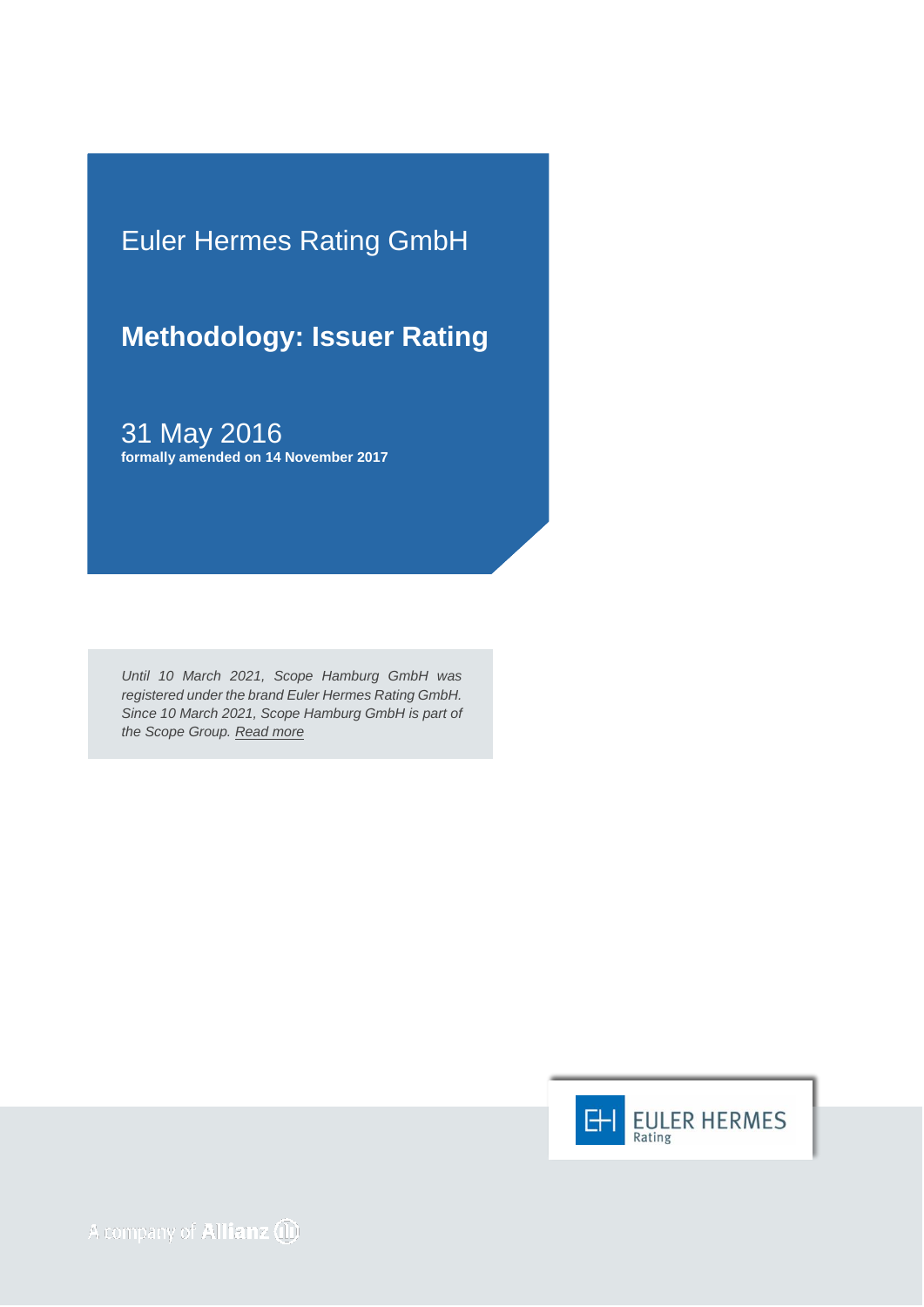

# **Content**

| <b>Introduction</b>               | 1              |
|-----------------------------------|----------------|
| <b>Business risk</b>              | 1              |
| Market risk                       | $\overline{c}$ |
| Strategic risk                    | 3              |
| Weighting                         | 3              |
| <b>Financial risk</b>             | 4              |
| Earnings power                    | 4              |
| Capital structure                 | 4              |
| Cash flow / financial flexibility | 5              |
| Weighting                         | 5              |
| <b>Anchor rating</b>              | 6              |
| Weighting of risk profiles        | 6              |
| EHR rating matrix                 | 6              |
| <b>Stand-alone rating</b>         | $\overline{7}$ |
| Operational risks                 | $\overline{7}$ |
| Modification 1                    | $\overline{7}$ |
| <b>Issuer rating</b>              | 8              |
| Group                             | 8              |
| Public sector                     | 8              |
| Modification 2                    | 8              |

### **Appendices**

| Appendix 1 | Derivation of issuer rating    |
|------------|--------------------------------|
| Appendix 2 | Definition of financial ratios |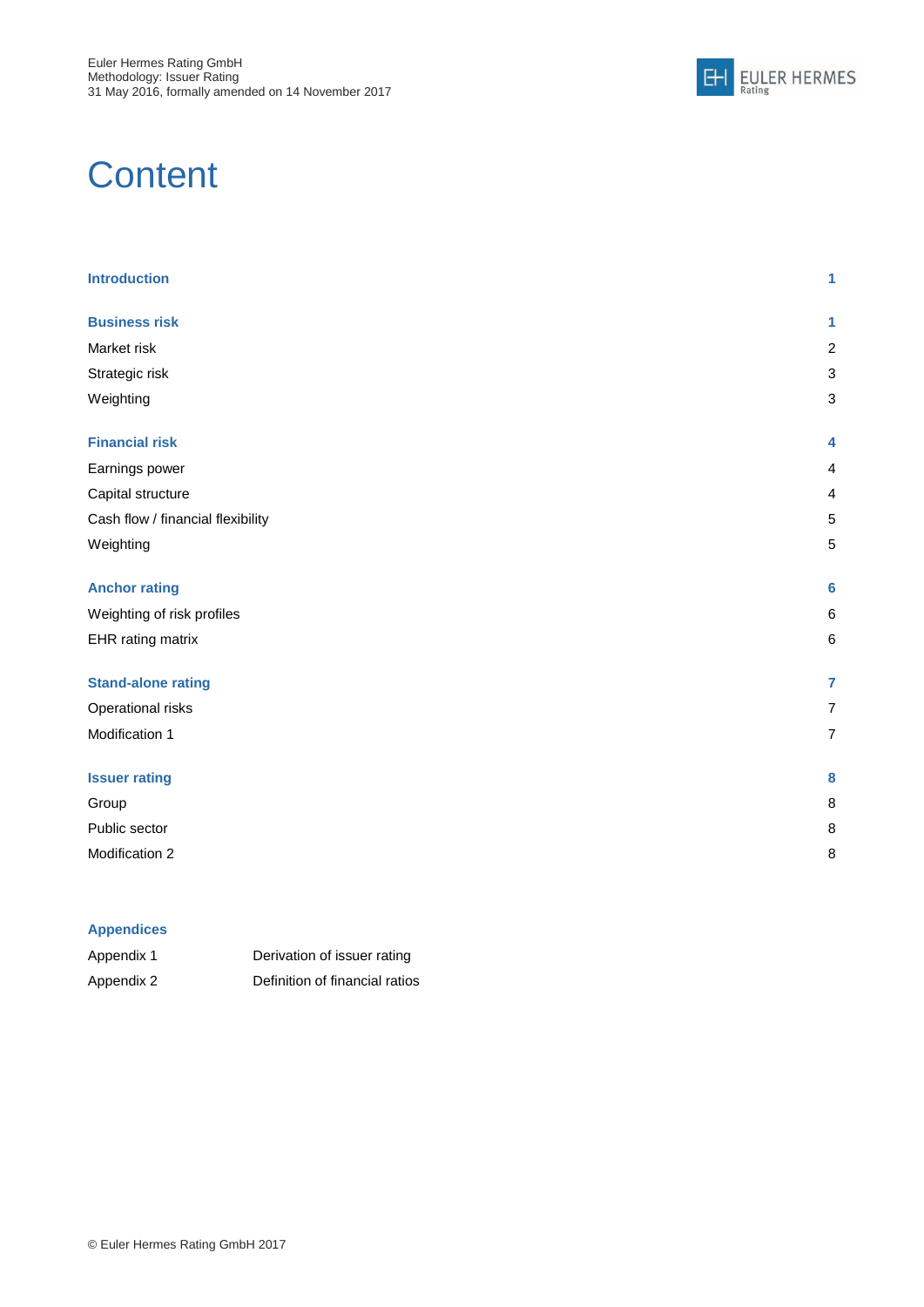# <span id="page-2-0"></span>**Introduction**

*This methodology was introduced in May 2016 and was formally amended on 14 November 2017.*

*The rating categories, which are no longer contained in this rating methodology from 14 November 2017 on are included and explained in more detail in the Basic Principles for Assigning Credit Ratings and Other Services.*

This Issuer Rating Methodology replaces the General Rating Methodology as of March 2012. The revised methodology particularly aims to describe more transparently the approach applied by Euler Hermes Rating GmbH (EHR) in assigning issuer ratings so that customers, investors and interested third parties are more readily able to understand the relevant criteria and the manner in which they are condensed to arrive at a final rating. As the revised methodology does not entail any changes to the rating criteria, weightings or valuation benchmarks, the application of this methodology will not result in any rating changes.

This issuer rating methodology supplements the Basic Principles For Assigning Credit Ratings and Other Services, which are available on our website. In addition, the Issue Rating Methodology, which is also available on our website is relevant for the issue rating for a financial instrument.

As with any rating methodology, Euler Hermes Rating GmbH applies the following methodological principles as a guide and as the underlying benchmark for the rating process. However, the result of such a decision-making process is determined at the Rating Committee's discretion in each individual case. As each rating reflects the opinion of the analysts and the rating agency, assessments and evaluations based on the individual case form an integral part of the methodology. This also means that the issuer rating methodology must allow for differences in business and corporate structures, which are individually assessed. Accordingly, this methodology provides the framework for the analysis and is undergoing continuous further development.

The issuer rating methodology is divided into two core areas of analysis – the business risk and the financial risk. The following sections describe these areas of analysis and the individual factors relevant to the rating. In addition, this document explains how these factors are weighted and condensed to form a final rating in consideration of operational risks and external group effects. Appendix 1 provides an overview of all factors and the derivation of the issuer rating.

# <span id="page-2-1"></span>Business risk

The starting point for the analysis of the business risk is the information provided by the issuer on its market environment together with other internal and external market analyses. In this connection, external information chiefly comprises sector analyses, supplementary information and expert opinions as well as information material provided by research institutes and industry associations. The analysts derive information on the issuer's strategic orientation from the documentation provided by the company concerned and from interviews with its management.

*Transparent description of the rating methodology but no impact on existing ratings*

*Individual case-by-case assessments form an integral part of the methodology*

*Internal and external analyses provide the starting point*

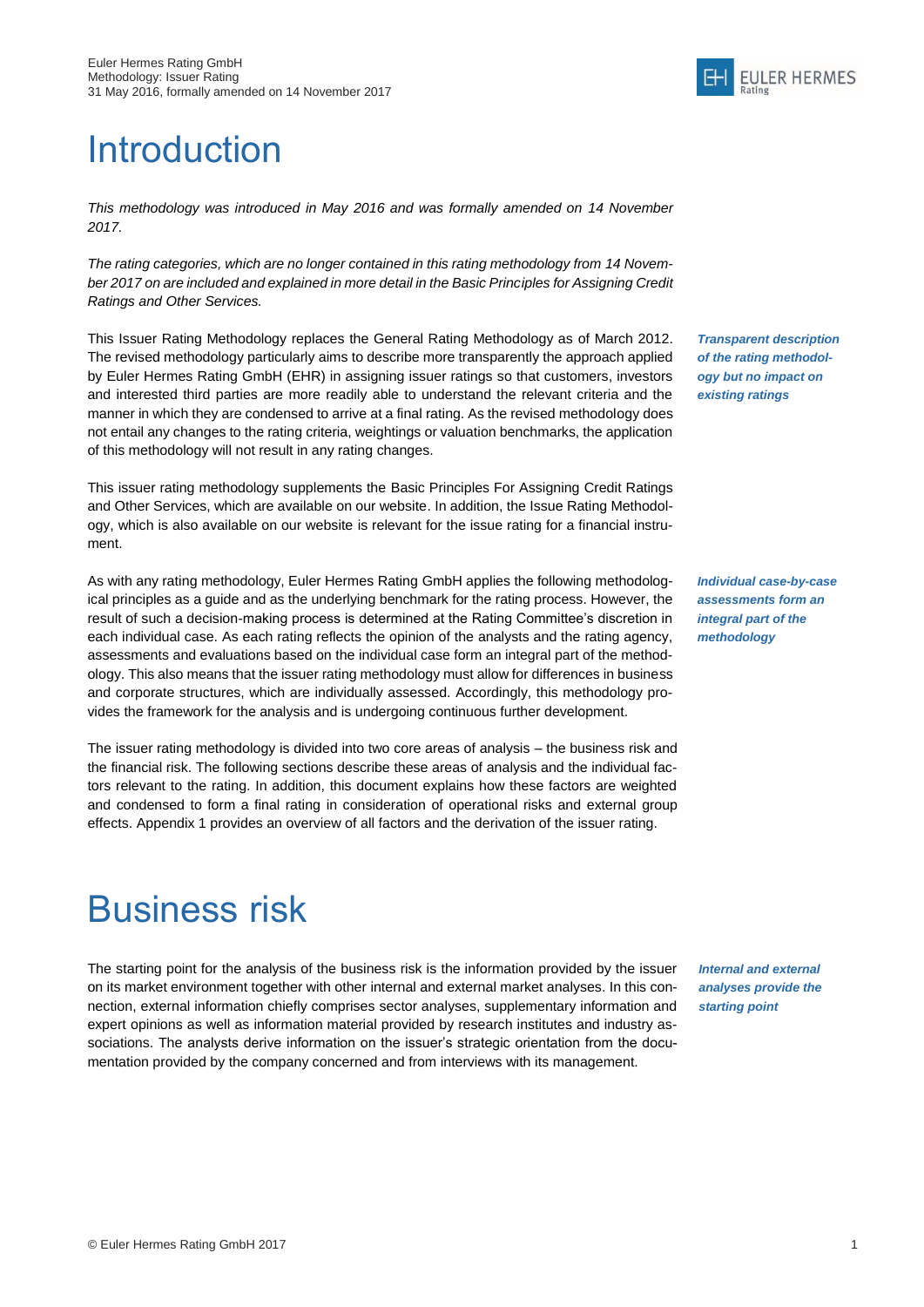# <span id="page-3-0"></span>Market risk

### Market structure

The market structure analysis looks at fundamental aspects of the market and competitive environment that may affect the issuer's future performance. The most important aspects are industry cyclicality, profitability, barriers to market entry and substitution risks.

Highly **cyclical** industries tend to pose higher risks to the company's profitability and impose different requirements in terms of the issuer's strategic alignment and financial flexibility. Since industry cycles may vary from general economic cycles, analysts identify the most appropriate industry cycle to use when rating the issuer.

Industry **profitability** is a function of competitive intensity and supplier / customer bargaining power and thus also factors into calculations of specific market risk. Future projections of industry profitability play a particularly significant role in evaluating the issuer's future earnings power.

Competitive intensity within an industry depends not only on suppliers' and customers' negotiating position, but also on how easily other companies can enter the market. **Barriers to market entry** may be imposed by government regulations, market entry costs, economies of scale or patent requirements and thereby limit specific market risk. Competitive intensity within an industry is also significantly affected by **substitution risk**, i.e. the threat posed by alternative products, services or technology. High substitution risk generally increases specific market risk.

### Market development

The analysis of future market development examines and evaluates market growth and potential structural changes in the issuer's environment. It pays particular attention to changes that may affect the issuer's future performance.

The analysis of future **market growth** considers trends in the larger economy and in relevant markets for the issuer. One important step in this process is the identification of major growth drivers and the evaluation of their numbers, quality and sustainability. Analysts focus on quantitative indicators that provide clues as to expected future demand for products or services.

In addition, the analysis of future market development examines and assesses the impact of medium- to long-term **structural changes** on the issuer's future performance. These include regulatory, technological, societal or demographic changes that may affect the market's structure and require the issuer to adjust its strategy.

After analysing the market structure and market development, the issuer's specific market risk is assessed based on an analyst-driven approach. In this process, they also identify key success factors that can be used for assessing strategic risk.

*Evaluating the cyclicality of the industry*

*Analysing profitability as a measure of competitive intensity*

*Analysing barriers to market entry and substitution risk*

*Analysing key growth drivers*

*Impact of medium- to long-term structural changes*

*Evaluating the specific market risk and identifying KSFs*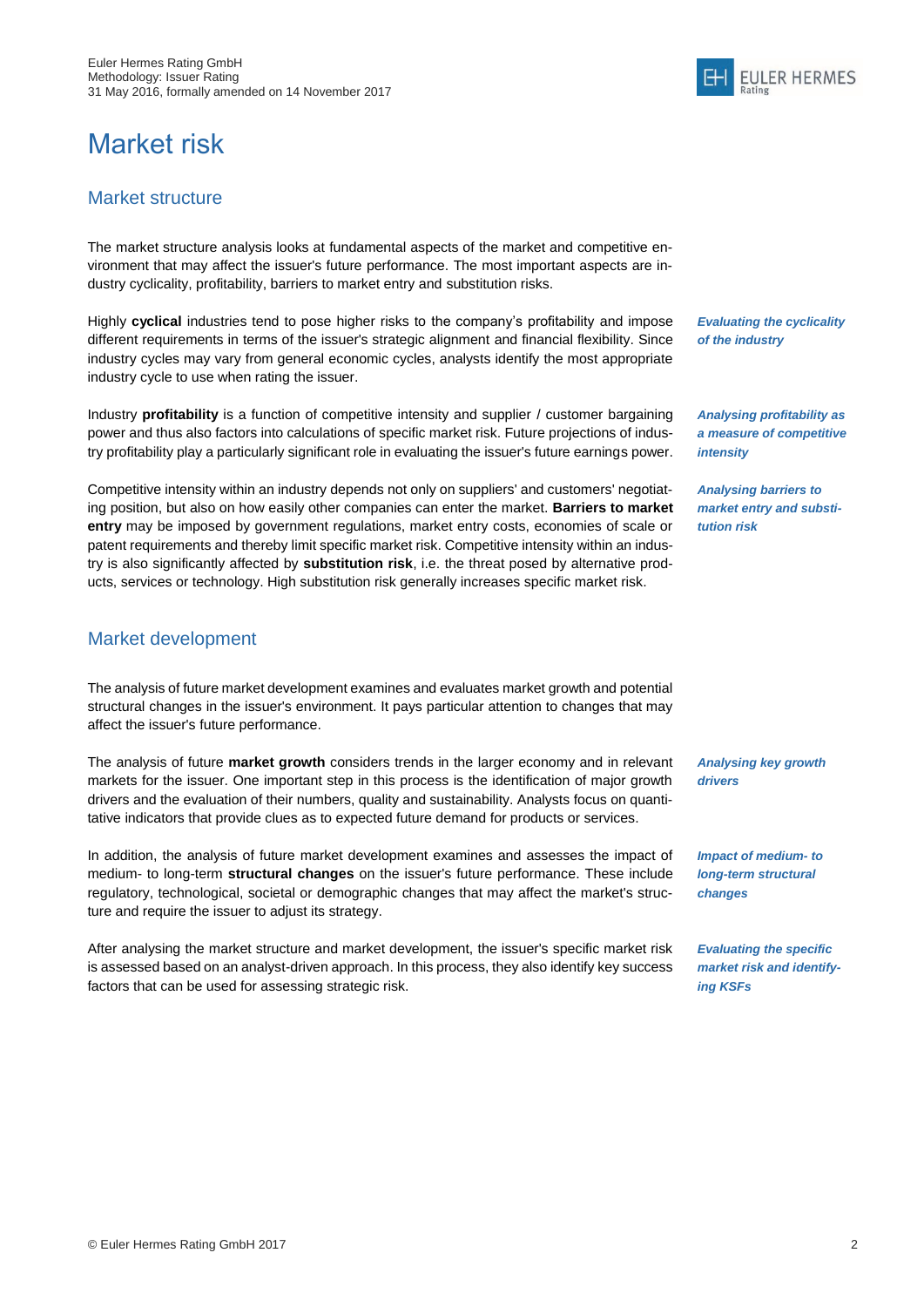# <span id="page-4-0"></span>Strategic risk

### **Strategy**

The first step in evaluating strategic risk is to analyse the issuer's strategic **positioning** given the prevailing market structure, expected market development and identified key success factors. Strategic positioning is not just about market position, but also relies on qualitative and quantitative factors that provide competitive advantages or disadvantages for the issuer.

Dependence on individual products, customers, regions or suppliers exposes issuers to higher risks. However, we believe companies can avoid these concentration risks with effective **diversification**, which can be achieved by increasing the variety of products, customers or sales markets, for example. **Strategic objectives** are analysed by looking at the primary goals defined in the issuer's strategy. Analysts specifically assess goals relating to business segments, markets / customers, organisational structures and finance. The strategy is checked for plausibility and evaluated based, among others, on discussions with management. These strategic areas are evaluated and checked for plausibility given the prevailing market structure, expected market development and basic implementation requirements. The strategy assessment is then used to evaluate the plausibility of the financial plan.

### Implementation requirements

When it comes to strategy implementation, the issuer may be exposed to strategic risks associated with inadequate **resources** and **competencies** and poor **adaptability** to structural changes. The company must have the necessary resources and competencies to drive its strategic objectives. Also, the company's business model and organisational structure should be flexible enough to respond to structural shifts in the market and competitive environment.

After analysing the strategy and implementation requirements, analysts assess the issuer's strategic risk on an individual basis.

# <span id="page-4-1"></span>**Weighting**

Within the business risk profile, an analyst-driven weighting of market trends and market risks / opportunities as well as the strategic orientation and strategic risks / opportunities is performed. In this connection, the criteria, which are considered as having a major impact on the company's future business performance are decisive. The business risk is assigned to one of the following five categories on the basis of the weighting:



*Analysing and assessing strategic positioning*

*Diversification of income sources*

*Analysing and assessing strategic objectives*

*Evaluating available resources, competencies and adaptability*

*Assessing strategic risk*

*Analyst-driven weighting of sub-areas*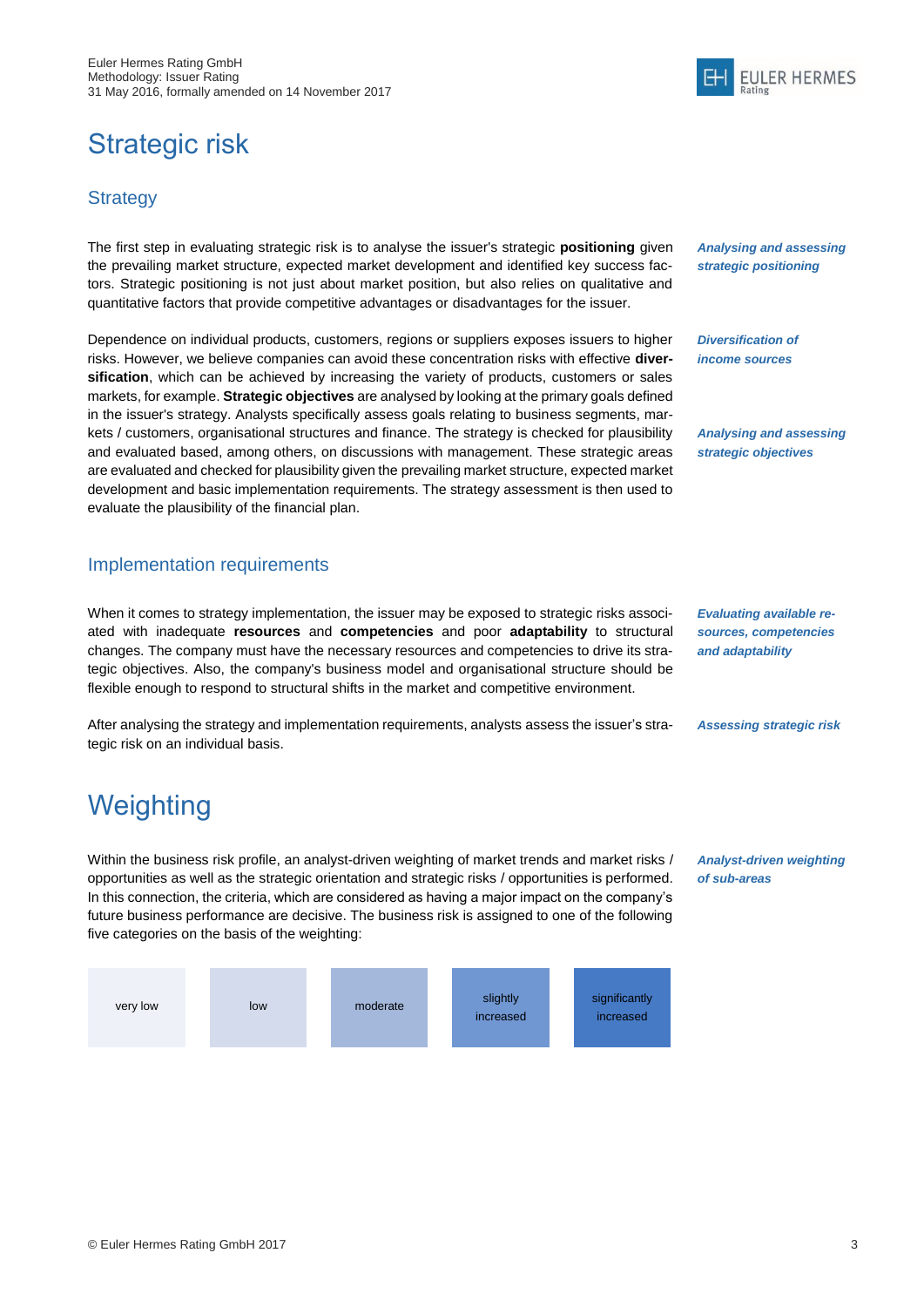

# <span id="page-5-0"></span>Financial risk

The financial analysis is normally based on the applicable audit reports (single and consolidated financial statements) for the past three to five years including the segment report. Business performance during the year is chiefly assessed on the basis of quarterly and monthly reports. Financial flexibility is particularly evaluated based on analysing cash flows, an overview of the current funding structure and the liquidity forecast. In addition, the issuer provides information on its financial planning and the assumptions underlying it.

The information in the annual financial statements is incorporated in a structural income statement and balance sheet with corresponding adjustments. With respect to the financial statements, the main focus is on the recoverability of the reported assets and, where applicable, correction of measures of accounting policy. Non-sustainable income and expenses in particular are eliminated from the income statement. Matching adjustments are normally largely also made to the forward-looking income statements and balance sheets. The ratios calculated in this way are evaluated on a "through-the-cycle" basis using a proprietary EHR system.

*Preparation of structural balance sheet and income statement*

*Sustainability of earnings power as a key factor* 

## <span id="page-5-1"></span>Earnings power

In the analysis of the company's **earnings power**, sales margins and – in particular – the return on capital are taken into account. This approach is independent of the underlying value creation and capital structures and is therefore suitable for comparing companies from different sectors.

In addition, earnings power is assessed on the basis of sales and earnings development by segment and – using segment earnings as a basis – an analysis of the various expense types.

The key financial ratios in this connection are:

| <b>Margin</b>        | <b>Returns</b>                                                                                                  |
|----------------------|-----------------------------------------------------------------------------------------------------------------|
| <b>EBITDA</b> margin | п<br>Return on assets<br>Return on capital employed (ROCE)<br>٠<br>Cash flow return on investment (CF-RoI)<br>٠ |

The analysis of the financial planning focuses on an assessment of the corresponding ratios and particularly also the forecast of future sales, earnings and expenses in consideration of expected market trends and the issuer's strategic orientation.

# <span id="page-5-2"></span>Capital structure

The **capital structure** is assessed by means of an analysis of the static capital structure as well as the ratio of debt to cash flows generated (deleveraging potential). With respect to the capital structure, the ratio of economic capital to total assets and to financial liabilities is of particular relevance. This also entails an analysis of the structure and recoverability of the assets value reported and capital turnover. The extent to which the company funds its assets on a matchingmaturities basis is determined on the basis of asset coverage ratios. The analysis of the cash flow coverage provides an indication of the company's theoretical deleveraging potential. In addition, coverage ratios are analysed in relation to interest expense.

*Focus on capital* 

*structure, deleveraging potential and interest coverage ratios*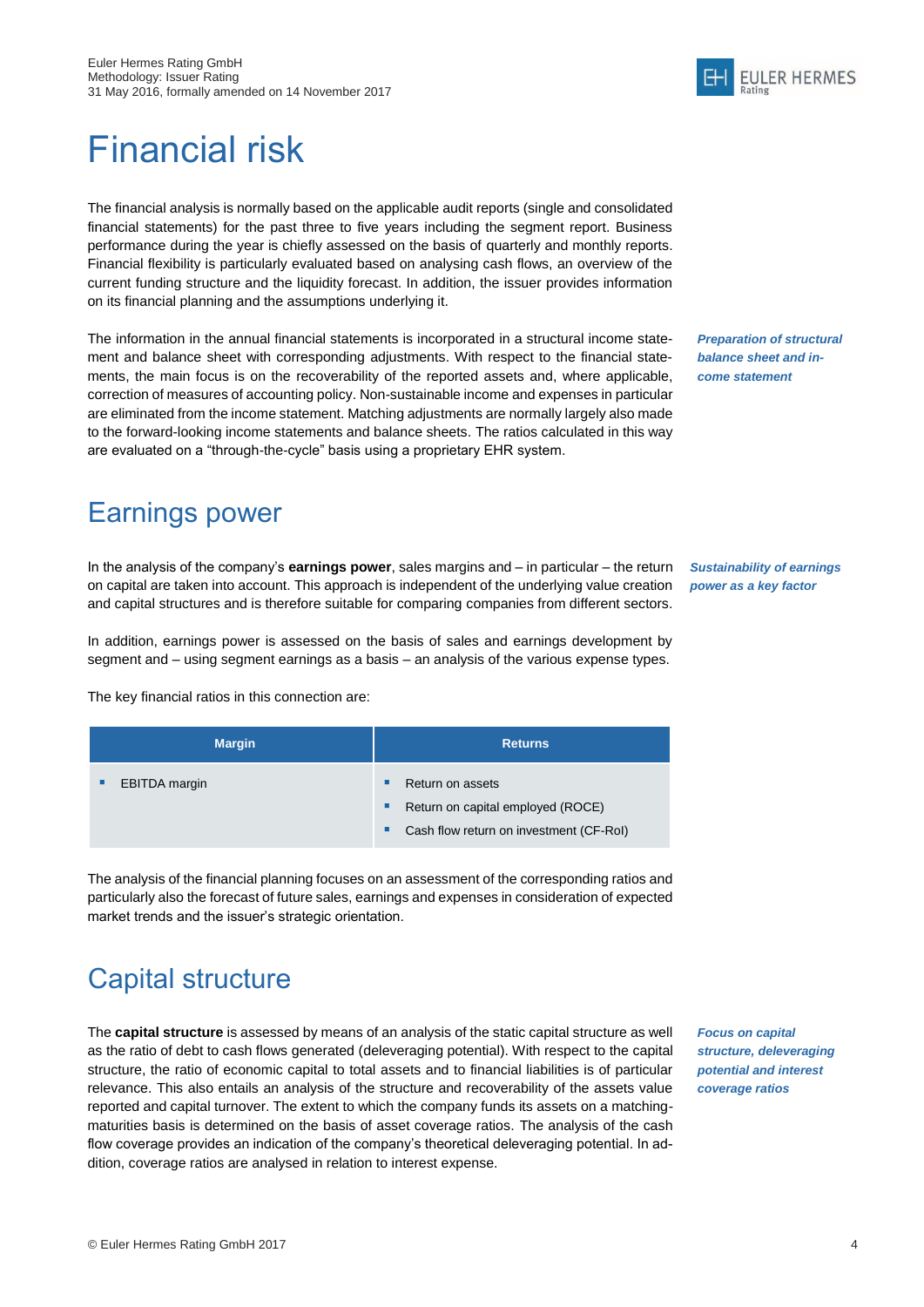

The main ratios for assessing the capital structure and indebtedness are:

| <b>Capital structure</b>     | <b>Deleveraging potential</b> | Interest coverage ratios        |
|------------------------------|-------------------------------|---------------------------------|
| Equity-to-total assets ratio | Total liabilities / EBITDA    | <b>EBIT interest coverage</b>   |
| Leverage                     | Net debt / EBITDA             | <b>EBITDA</b> interest coverage |

The analysis of future indebtedness is based on the financial planning and takes account of fundamental trends in the relevant ratios and particularly also any possible corporate actions or investments. What is decisive here is that these trends are consistent with the company's strategic objectives and the prerequisites for achieving these objectives.

# <span id="page-6-0"></span>Cash flow / financial flexibility

The analysis of the **cash flows** and **financial flexibility** determines the source and use of funds in past periods on the basis of a step-by-step cash flow calculation. Based on the company's earnings power, the cash flow from operating activities is indirectly calculated, including amongst others liquidity-impacting factors like working capital. Free cash flow additionally includes the effects on liquidity of cash flow from investing activities. Taken in conjunction with cash flow from financing activities, free cash flow is a key indicator of the issuer's deleveraging capacity.

*Free cash flow as a key characteristic*

The following cash flow elements are taken into account for this purpose:

#### **Cash flow analysis**

- Cash flow from operating activities
- Cash flow from investing activities
- Free cash flow
- Cash flow from financing activities

In connection with the assessment of the financial planning, the cash flow analysis shows to which extent the company's measures regarding its earnings and capital structure may impact the issuer's future liquidity.

Further relevant criteria for assessing the company's financial flexibility include changes in liquidity throughout the year, the assessment of its non-utilised credit facilities and the diversification of the funding base across financial intermediaries and the capital market. The collateral for credit facilities, funding measures and possible financial covenants are also important in this respect.

# <span id="page-6-1"></span>**Weighting**

The financial analysis and financial planning are weighted based on an analyst-driven assessment, which leads to the assessment of the financial risk profile. For this purpose, financial risks can be allocated to one of the following six categories:



*Analyst-driven weighting of analytical areas*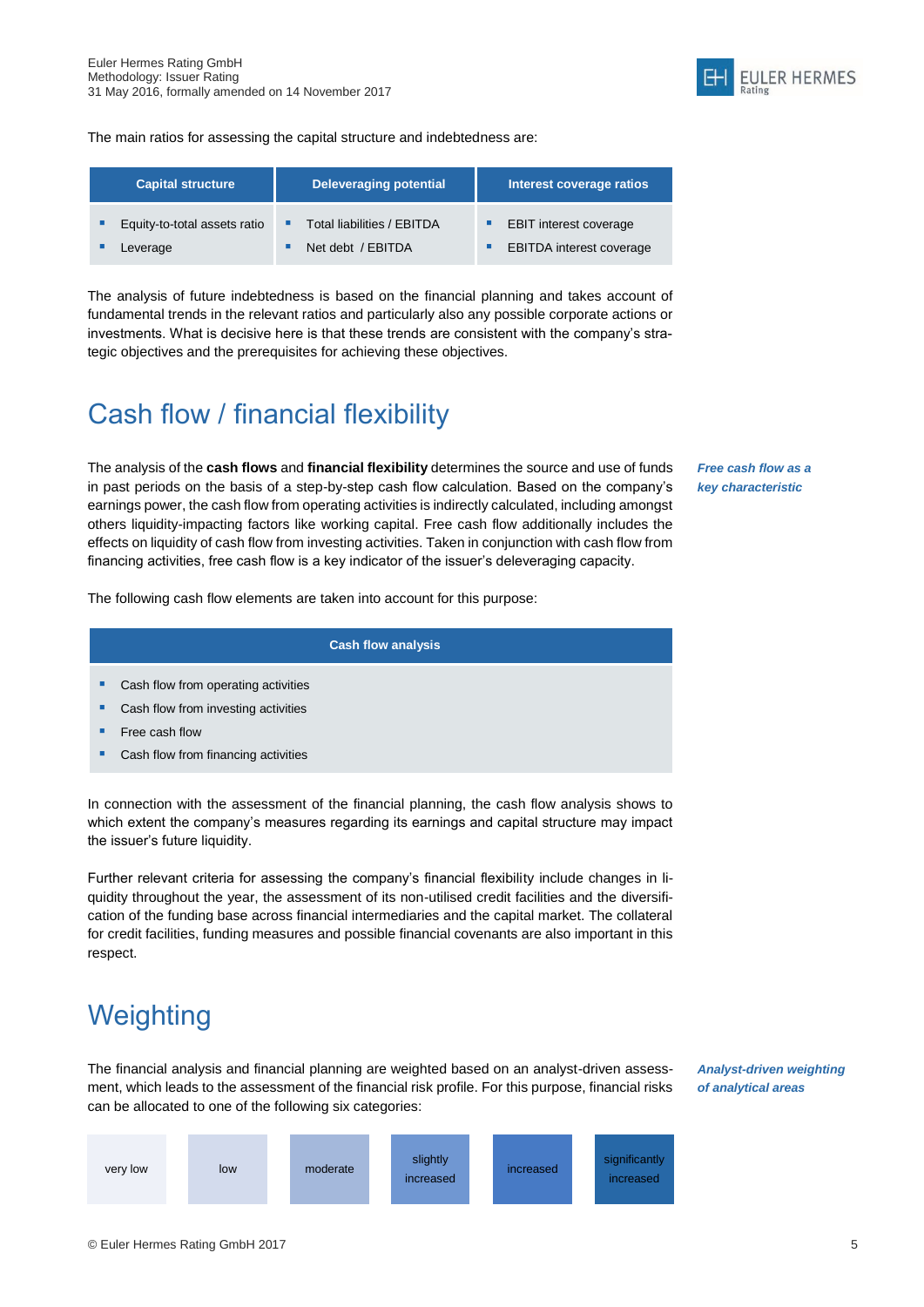

# <span id="page-7-0"></span>Anchor rating

# <span id="page-7-1"></span>Weighting of risk profiles

The anchor rating for the issuer is determined on the basis of the assessment of the business risk profile and the financial risk profile. It condenses the business and financial risk to arrive at a (sub-)rating. This initially excludes possible operational risks or external factors arising from group or public-sector membership.

## <span id="page-7-2"></span>EHR rating matrix

The anchor rating is determined by assessing the two risk profiles. The weighting of the risk profiles mainly depends on the extent of the financial risk. Asymmetric weighting is applied for this purpose. If the rated company has an increased financial risk, the financial risk profile is of material importance for determining the anchor rating; however, if it has a less pronounced financial risk, the business risk grows in importance. Accordingly, the requirements for the financial risk profile are correspondingly high for an investment grade anchor rating. In this connection, an increased financial risk generally results in what in some cases may be a substantially below-average anchor rating.

*Asymmetric weighting of business and financial risks*

The business and financial risk profiles are weighted according to the EHR rating matrix, which condenses the two risk profiles to form an anchor rating.

|                 | <b>Financial risk</b>   |               |      |            |                         |           |                            |
|-----------------|-------------------------|---------------|------|------------|-------------------------|-----------|----------------------------|
| risk            |                         | Very low      | Low  | Moderate   | Slightly in-<br>creased | increased | Significantly<br>increased |
|                 | Very low                | $AAA / AAA +$ | AA   | $A -$      | BBB-                    | BB-       | <b>B-</b>                  |
| <b>Business</b> | Low                     | AA            | $A+$ | BBB+       | BB+                     | $B+$      | <b>CCC</b>                 |
|                 | Moderate                | AA-           | A    | <b>BBB</b> | <b>BB</b>               | B         | CCC-                       |
|                 | Slightly increased      | A             | BBB+ | $BB+$      | BB-                     | <b>B-</b> | <b>CC</b>                  |
|                 | Significantly increased | <b>BBB</b>    | BB+  | BB-        | B                       | $CCC +$   | C                          |

The matrix acts as a guide for the analysts. This means that deviations from this approach are possible in justified individual cases.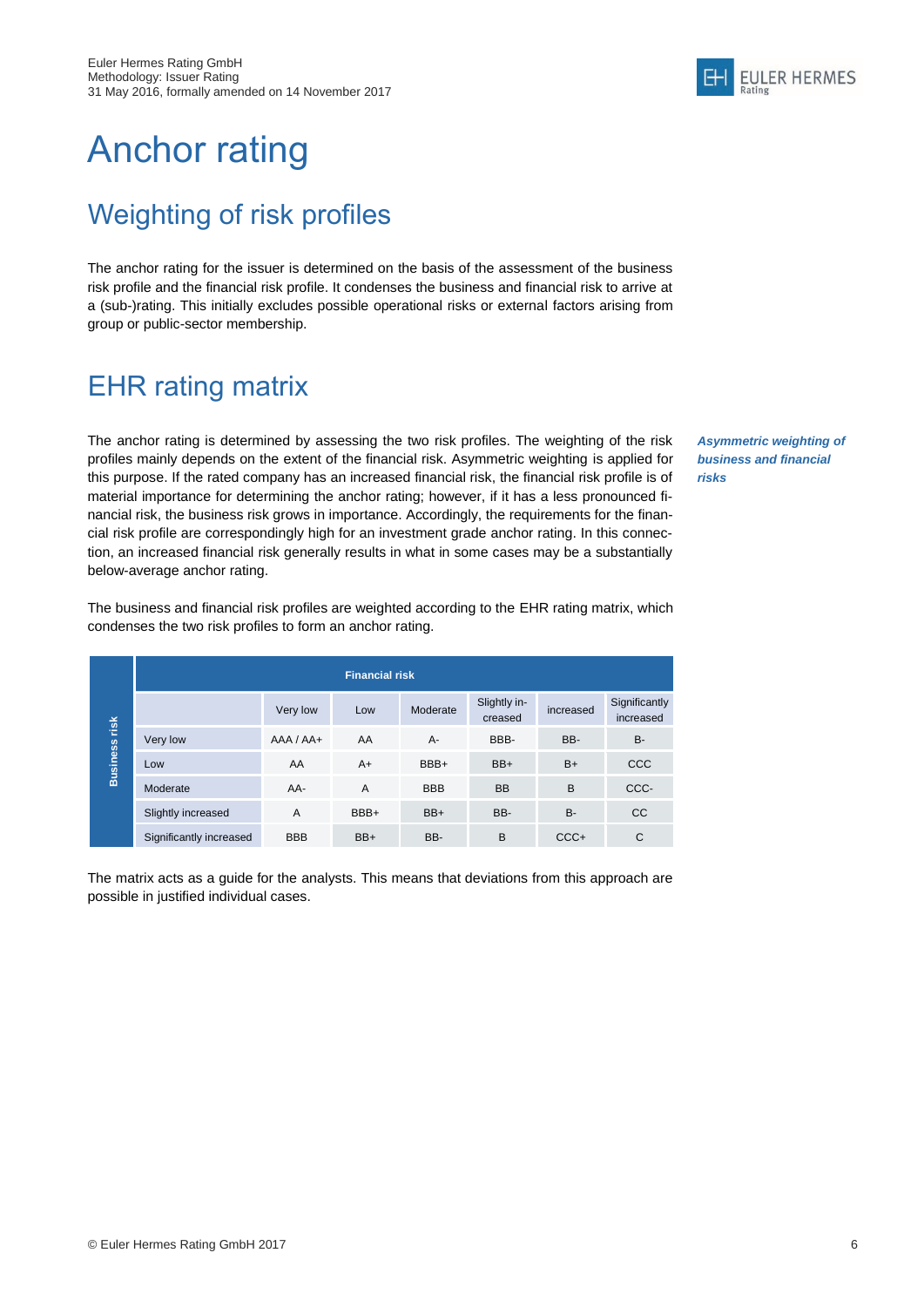

# <span id="page-8-0"></span>Stand-alone rating

# <span id="page-8-1"></span>Operational risks

Operational risks are identified and evaluated separately from business and financial risks. They primarily relate to internal structures and processes.



The **corporate governance** analysis focuses on structures relating to oversight, incentives and interests as well as the company's willingness to openly disclose its situation and performance to external stakeholders. The company's **management** is evaluated based largely on factors such as diversity, integrity, effectiveness, qualifications and dependence on specific individuals.

The analysis of the company's **organisation** focuses on transparency, efficiency, sustainability and manageability. **Planning and controlling instruments**, for their part, are assessed for their ability to provide a sound basis for management decision-making along with the risk management system.

The **business process** analysis looks at the efficiency and flexibility of the company's value creation processes. It evaluates development, procurement, production and sales risks in light of the company's business model. The assessment of **legal risks** mainly considers risks from ongoing litigation or legal disputes.

# <span id="page-8-2"></span>Modification 1

With respect to the assessment of the operational risks and any modification, which may be necessary to the anchor rating, it is assumed that the issuer reasonably masters all of its internal structures and processes with the result that a corresponding modification will normally have a negative effect. The extent of this modification is determined individually based on an analystdriven assessment and may result in considerable (negative) adjustments. In justified individual cases, the modification may also result in a marginal improvement in the anchor rating.

The stand-alone rating, i.e. the individual rating assigned to the issuer in question, results from Modification 1.

*Focus on internal structures and processes*

*Modification of anchor rating to arrive at the stand-alone rating*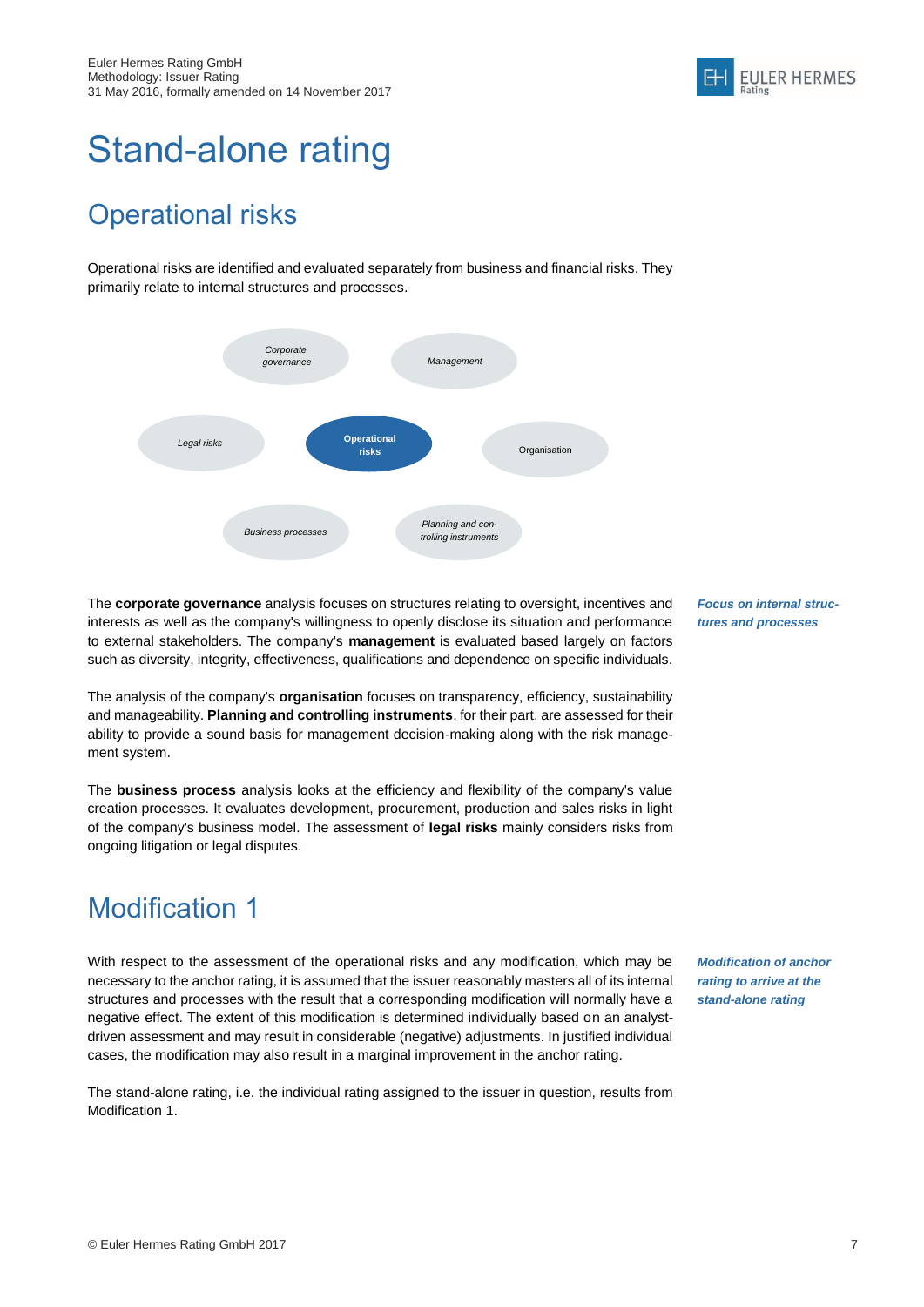# <span id="page-9-0"></span>Issuer rating

## <span id="page-9-1"></span>**Group**

The stand-alone rating may be influenced by the group background of the rated company. If the issuer rating does not refer to an independently active group parent, the links with the parent company and any affiliates are also analysed.

The following factors in particular are taken into account:

- Does the rated company have its own management?
- **•** Are the provisions for ensuring the rated company's independence secured in the long term?
- Are any loss and profit transfer agreements in force?
- Have cash pooling arrangements been established?
- **In It is the rated company independent from the parent company for funding purposes and in** connection with business relations?
- Are loans, guarantees or bonds provided on a mutual basis?
- Do the corresponding contracts equal those with independent third parties?

The analysis of these factors involves determining the extent to which the rated company's rating may be affected positively or negatively by any group links.

## <span id="page-9-2"></span>Public sector

If the issuer has a public-sector background, this may also influence the stand-alone rating.

If there are qualified voting or domination rights or if most of the issuer's shareholders belong to the public sector, potential rating determinants are examined. For this purpose, a distinction is made between a direct / legal influence and, on the basis of the company's importance, an indirect / factual influence. In the case of a factual influence, various criteria are examined on the basis of the individual case to estimate the probability and capability of a public-sector intervention on a temporary basis.

## <span id="page-9-3"></span>Modification 2

After possible external factors arising from a group or public-sector background have been assessed, the stand-alone rating undergoes Modification 2. Depending on the specific factors involved, the modification may be either positive or negative. This also depends on the rating assigned to the group or public sector. The extent of Modification 2 is determined by the analystdriven assessment in the individual case.

Modification 2 produces the final issuer rating for the company, allowing a statement to be made on the issuer's credit rating.

*Influence of public-sector background*

*Final issuer rating as modification of the standalone rating*



*Influence of group background*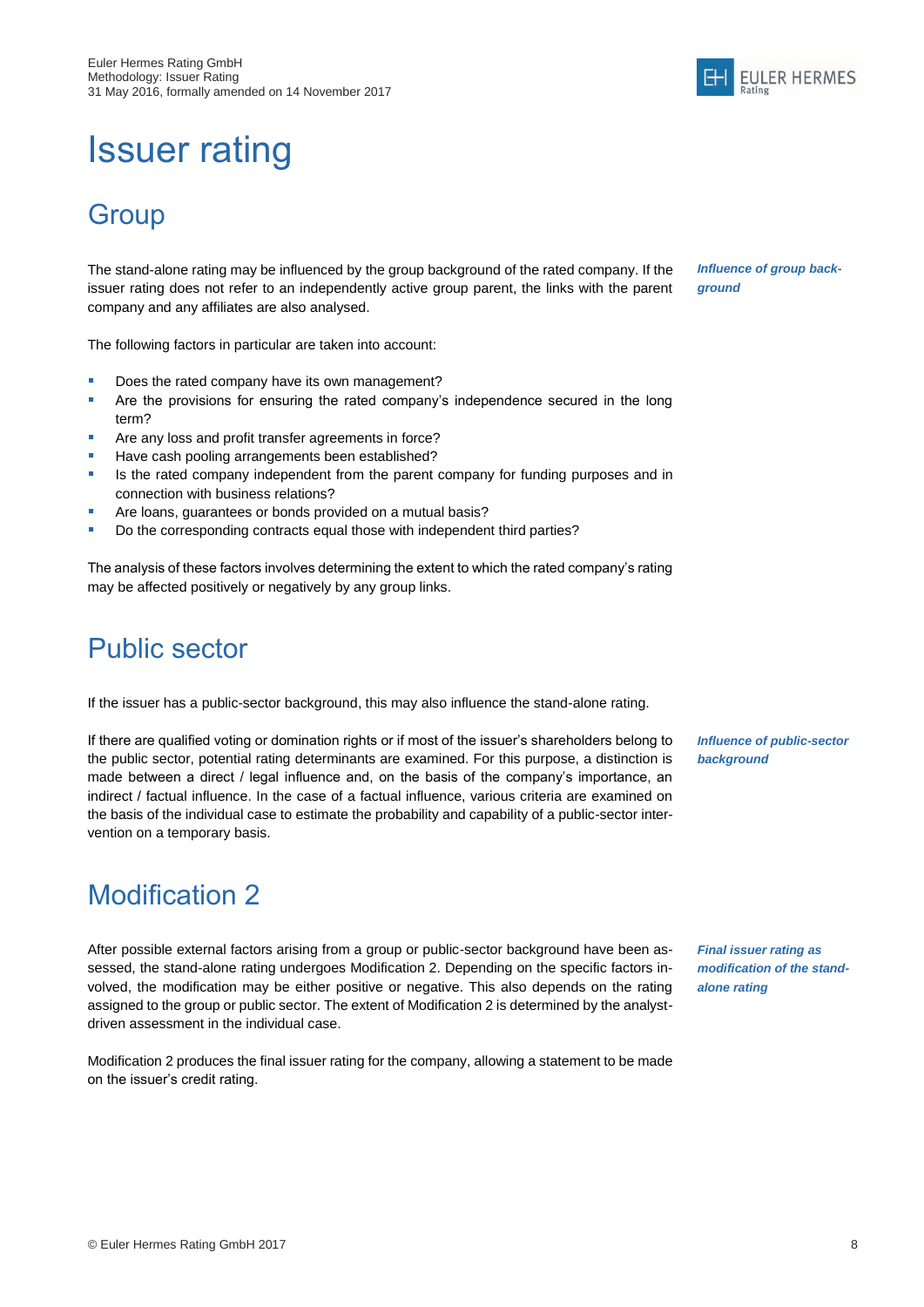

## Appendix 1: Derivation of issuer rating

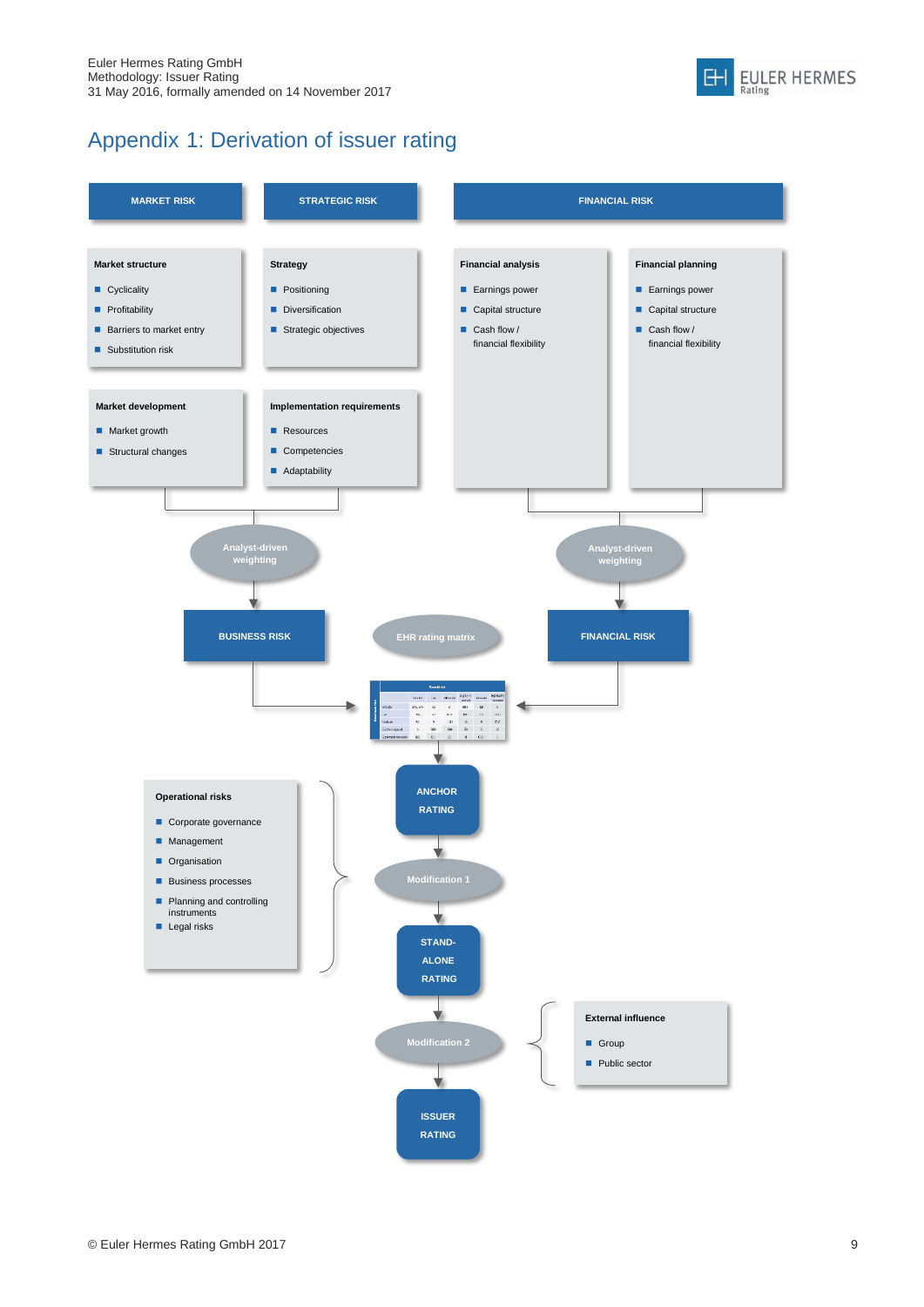

## Appendix 2: Definition of financial ratios

### **Earnings power**

### **EBITDA margin**

| <b>EBITDA</b> margin |  |
|----------------------|--|
| <b>Numerator</b>     |  |
| <b>EBITDA</b>        |  |
| <b>Denominator</b>   |  |
| Total revenues       |  |

#### **Returns**

### **ROCE Return on total assets Numerator Numerator** Adjusted operating result (= EBIT) Adjusted operating and financial result + Interest expense **Denominator Denominator** Net financial liabilities + economic capital (= capital employed) Adjusted total assets

#### **Cash flow return on investment**

| Cash flow return on investment (Cash flow-ROI) |  |
|------------------------------------------------|--|
| <b>Numerator</b>                               |  |
| <b>EBITDA</b>                                  |  |
| <b>Denominator</b>                             |  |
| Adjusted total assets                          |  |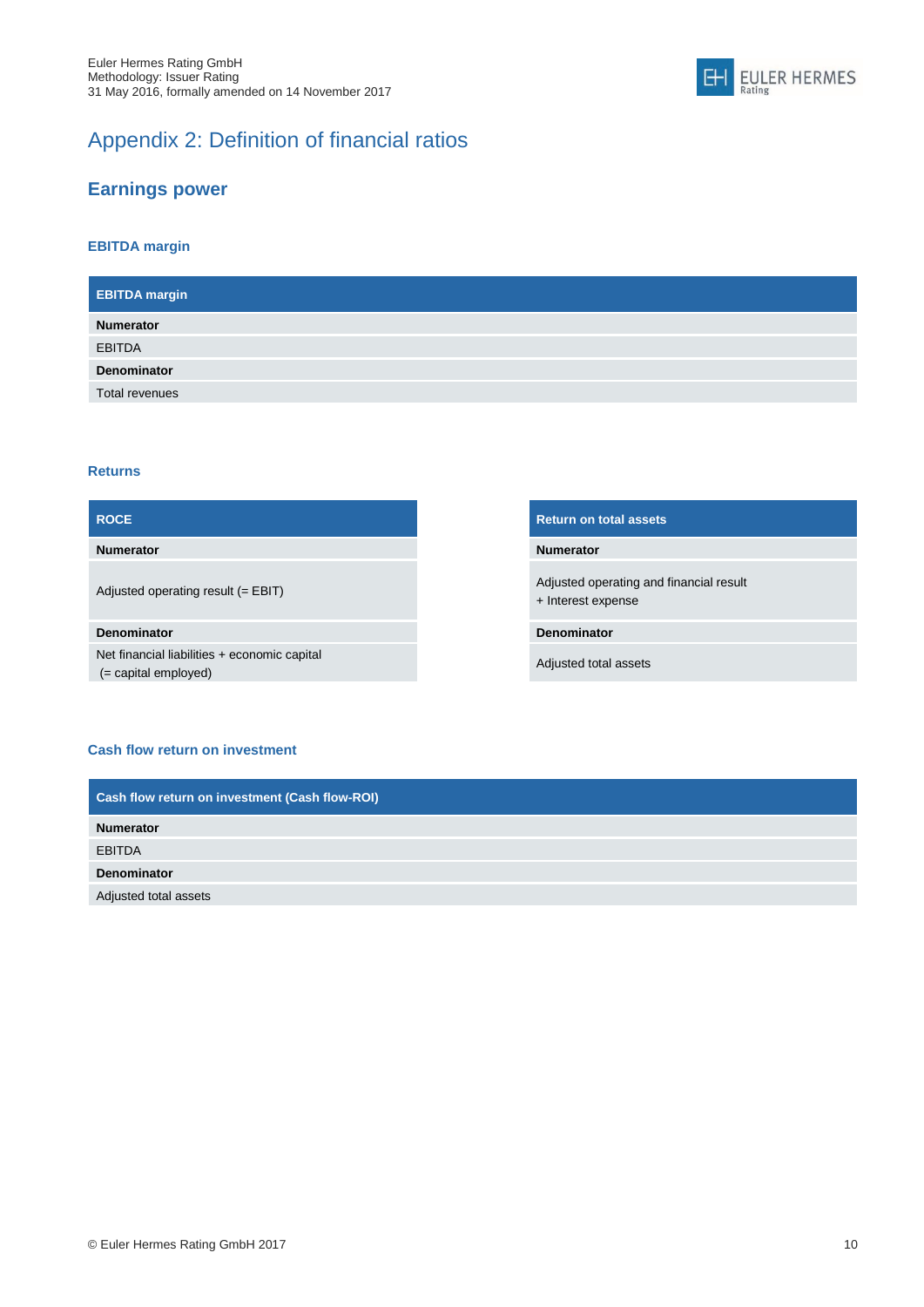## **Capital structure**

#### **Indebtedness**

| <b>Equity-to-total assets ratio</b>       |
|-------------------------------------------|
| <b>Numerator</b>                          |
| Adjusted equity<br>$(=$ economic capital) |
| <b>Denominator</b>                        |
| Adjusted total assets                     |

### **Equity-to-total assets ratio Leverage**

**Numerator Numerator**

Net debt

#### **Denominator Denominator**

Net debt + economic capital (= capital employed)

**EULER HERMES** 

 $H$ 

Rating

#### **Net debt**

| <b>Net Debt</b>                                |
|------------------------------------------------|
| <b>Bonds</b>                                   |
| + Liabilities to banks                         |
| $+$ Bill liabilities                           |
| + Other interest-bearing liabilities           |
| + Operating lease liabilities                  |
| + Adjustments for ABS / factoring transactions |
| - Cash and cash equivalents                    |

### **Deleveraging potential**

| Total liabilities / EBITDA                                  | Net debt / EBITDA  |
|-------------------------------------------------------------|--------------------|
| <b>Numerator</b>                                            | <b>Numerator</b>   |
| Total assets - economic capital<br>$($ = total liabilities) | Net debt           |
| Denominator                                                 | <b>Denominator</b> |
| <b>EBITDA</b>                                               | <b>EBITDA</b>      |

#### **Interest coverage**

| <b>EBIT interest coverage</b>        | <b>EBITDA interest coverage</b> |
|--------------------------------------|---------------------------------|
| <b>Numerator</b>                     | <b>Numerator</b>                |
| Adjusted operating result $(= EBIT)$ | <b>EBITDA</b>                   |
| <b>Denominator</b>                   | <b>Denominator</b>              |
| Interest expense                     | Interest expense                |

| <b>Net debt / EBITDA</b> |
|--------------------------|
| <b>Numerator</b>         |
| Net debt                 |
| Denominator              |
| <b>EBITDA</b>            |

| <b>EBITDA interest coverage</b> |
|---------------------------------|
| <b>Numerator</b>                |
| <b>EBITDA</b>                   |
| <b>Denominator</b>              |
| Interest expense                |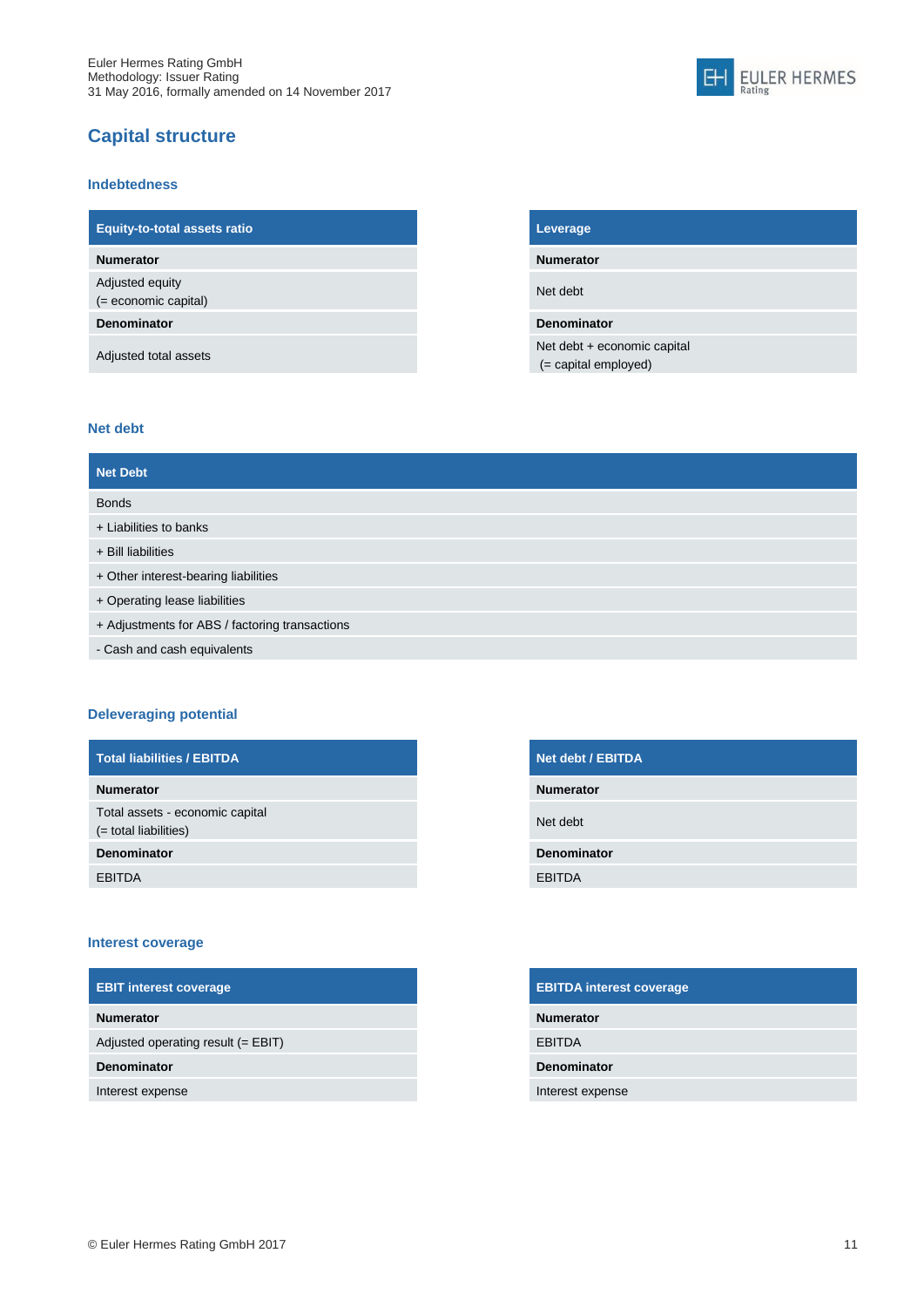

### **Contact:**

Kai Gerdes Director

## **Euler Hermes Rating GmbH**

Stadthausbrücke 5 20355 Hamburg Tel.: +49 (0) 40/60 77 812-00 Fax: +49 (0) 40/60 77 812-49 Website: www.ehrg.de E-mail: [kai.gerdes@eulerhermes-rating.com](mailto:kai.gerdes@eulerhermes-rating.com)